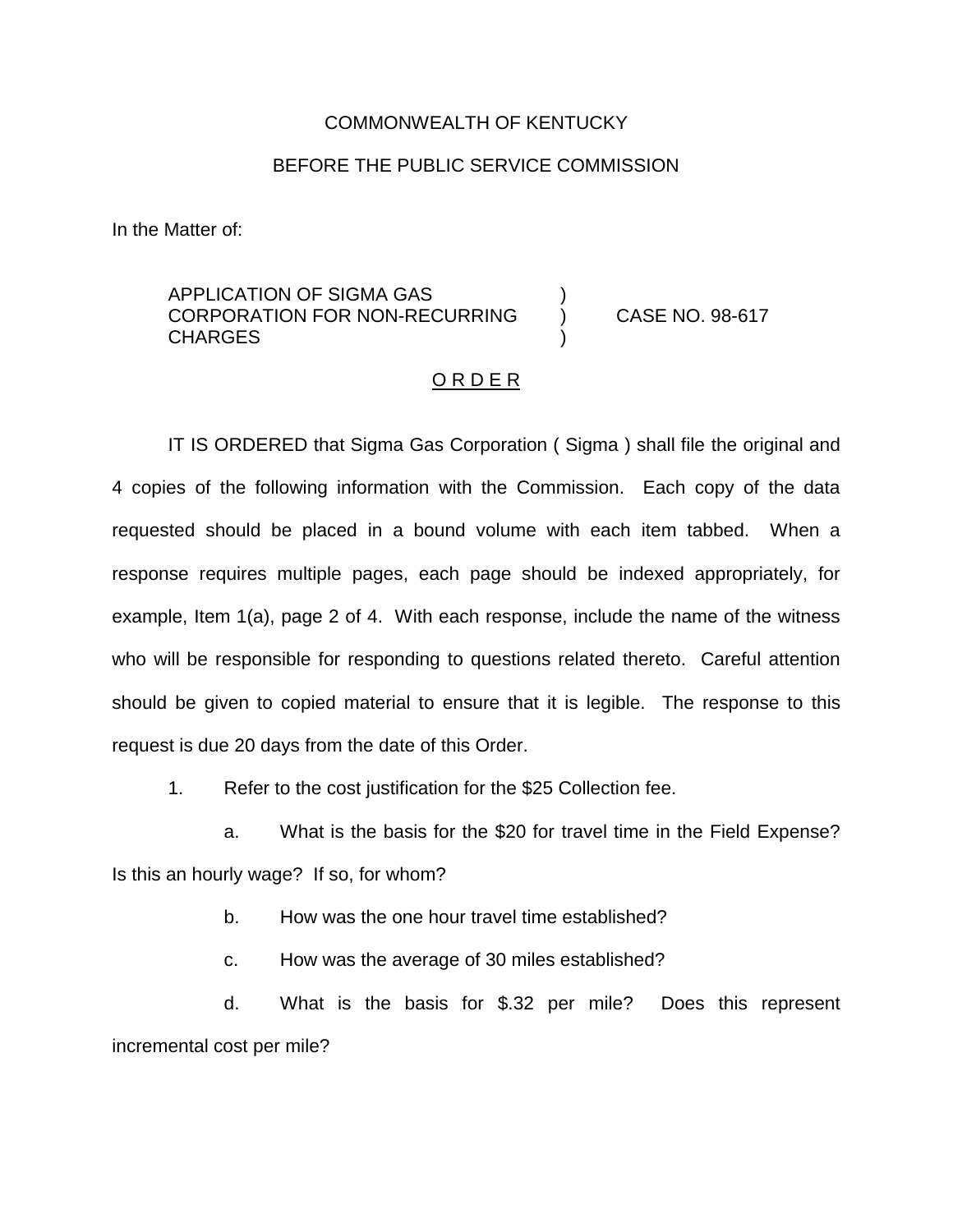e. What tasks are involved for clerical and office staff that establish the half-hour in the labor component of Clerical and Office Expense? Does this represent incremental cost?

2. Refer to the cost justification for the 15 percent Late Payment fee.

a. What tasks are involved for clerical and office staff that establish the one-third hour in the labor component of Clerical and Office Expense?

b. What is the average unpaid balance on accounts to which a late payment fee is charged?

3. Refer to the Customer Deposit cost justification. What was the average usage per customer for 1998?

4. Refer to the \$25 Returned Check fee cost justification.

a. What is the basis for the \$20 for travel time in the Field Expense? Is this an hourly wage? If so, for whom?

b. How was the one hour travel time established?

c. How was the average of 30 miles established?

d. What is the basis for the \$.32 per mile? Does this represent incremental cost per mile?

e. Why is field expense incurred in relation to a returned check fee?

f. What tasks are involved for clerical and office staff that establish the half-hour in the labor component of the Clerical and Office Expense? Does this represent incremental cost?

-2-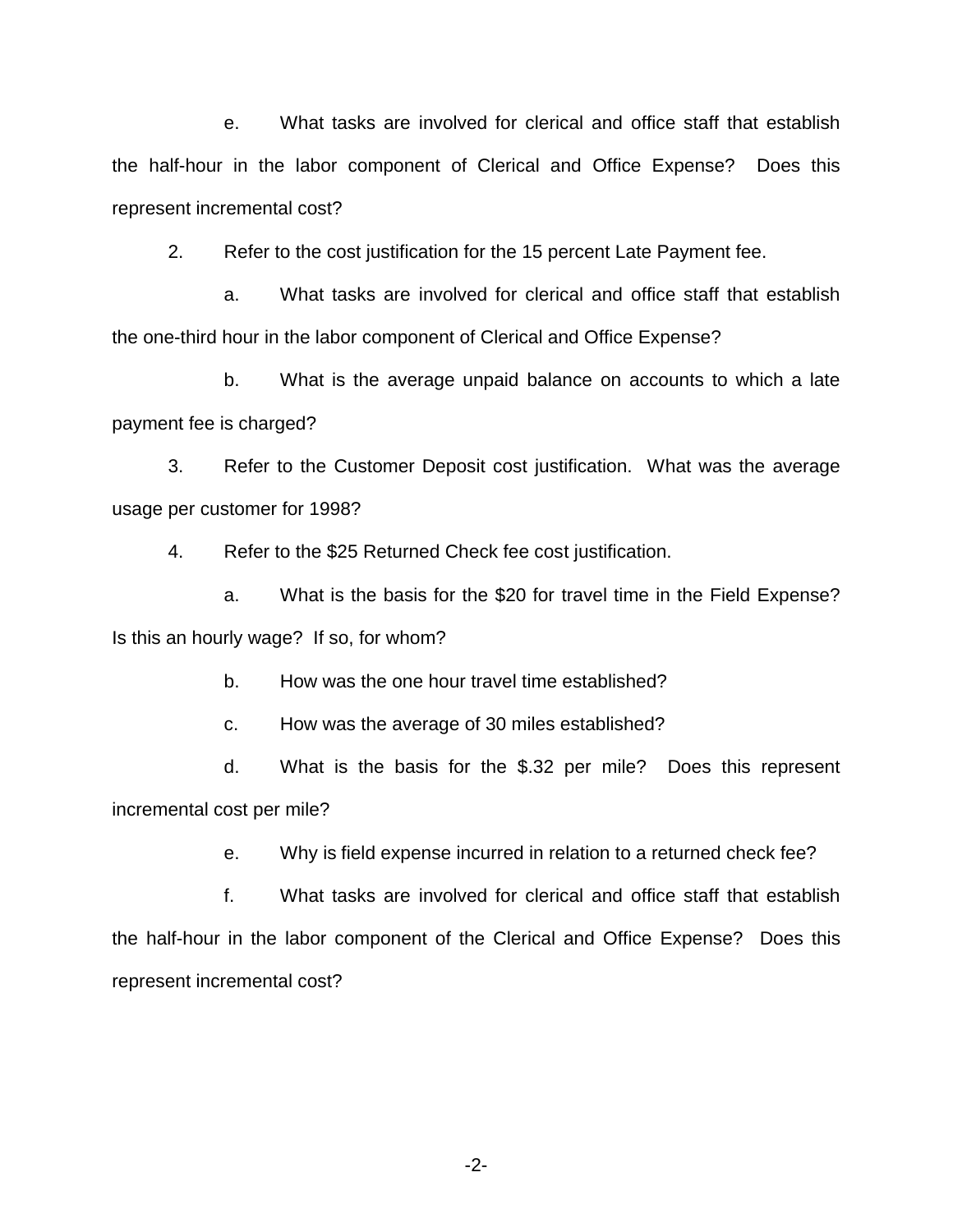g. Does Sigma incur any charges from its own bank in relation to returned checks? If so, in what amount, and is this reflected in any of the expenses in the cost justification?

5. Refer to the \$75 Reconnection fee cost justification.

a. What is the basis for the \$40 for travel time in the Field Expense? Is this an hourly wage? If so, for whom?

b. How was the two hour travel time established? Why is the travel time involved in reconnection twice as long as for returned checks and for collection? Be specific.

c. How was the average of 60 miles established? Why does reconnection involve twice the mileage as returned checks and collections?

d. What is the basis for \$.32 per mile? Does this represent incremental cost per mile?

e. Why do reconnections involve twice the clerical and office supply expense as collections, returned checks, and late payments (\$4 versus \$2)?

f. What tasks are involved for clerical and office staff that establish the three-quarter hour in the labor component of the Clerical and Office Expense?

6. Refer to the \$75 Temporary Service Charge cost justification.

a. What is the basis for the \$40 travel/work time in the field expense? Is this an hourly wage? If so, for whom?

b. How was the 2 hour travel/work time established?

-3-